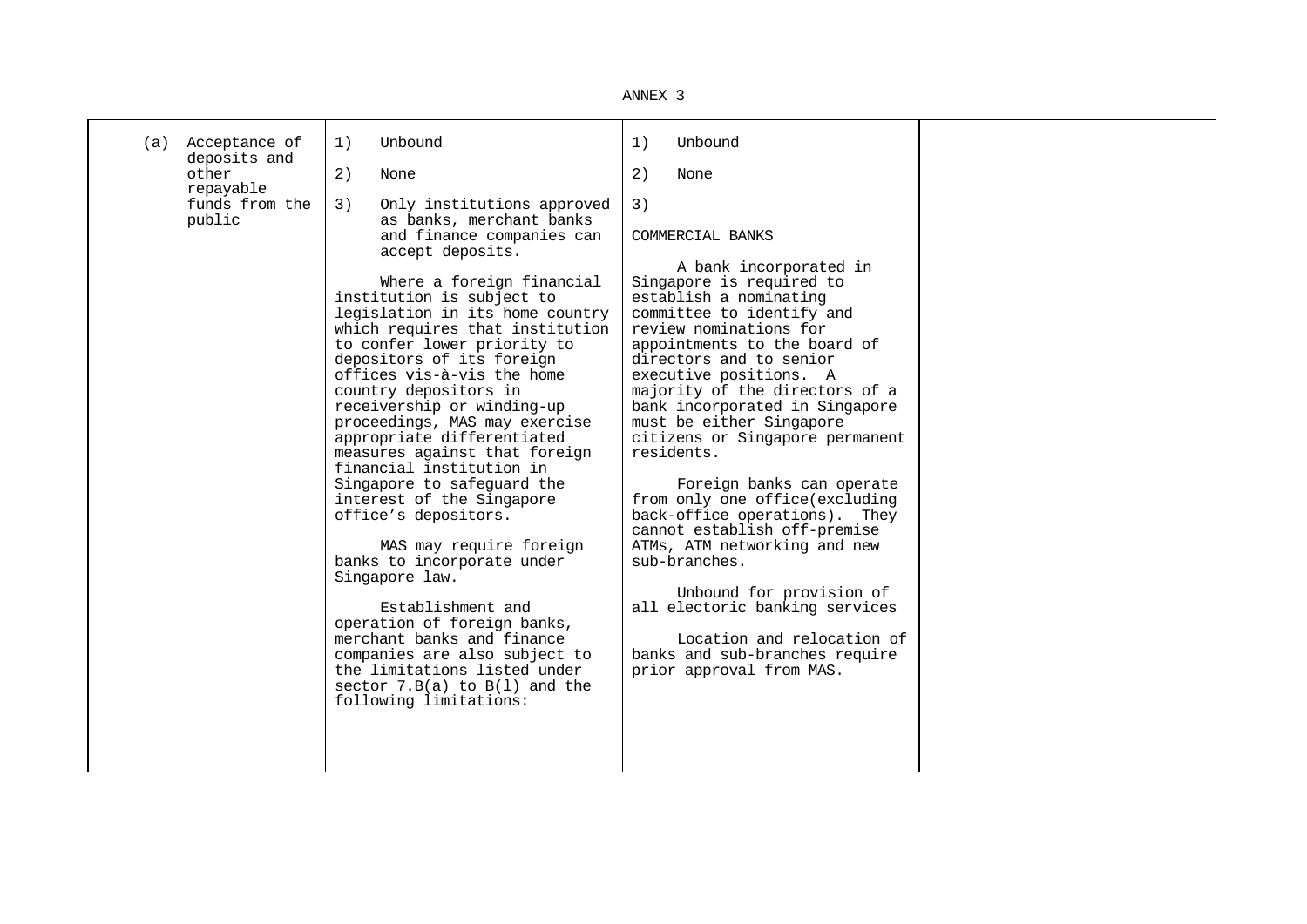## COMMERCIAL BANKS One full bank (FB) licence may be granted to a Japanese bank.(\*) New foreign banks may only establish as offshore bank branches or representative offices. (\*)Such admission is subject to the notes to the heading of Sector 7.B. For the avoidance of doubt, any Japanese bank intending to apply for the FB licence shall be subject to the relevant admission criteria of MAS,

authority or body in Singapore. Representative offices

or any other relevant

cannot conduct business or act as agents.

 Banks, with MAS' approval, can operate foreign currency savings accounts only for nonresidents.

 Quantitative limits on the number of Wholesale Bank (WB) licences will be removed for Japanese Banks.(\*\*)

 Restricted banks can only accept foreign currency fixed deposits from and operate current accounts for residents and non-residents. For Singapore dollar deposits, they can only accept fixed deposits of S\$250,000 or more per deposit and operate current accounts.

 Offshore banks can accept foreign currency fixed deposits from residents and nonresidents. For Singapore dollar deposits, they can only accept fixed deposits of S\$250,000 or more per deposit from non-residents.

MERCHANT BANKS

 Merchant banks can operate from only one office(excluding back-office operations).

 Location and relocation of merchant banks require MAS' prior approval.

 Merchant banks can, with MAS' authorisation, raise foreign currency funds from residents and non-residents, operate foreign currency savings accounts for nonresidents and raise Singapore dollar funds from their shareholders and companies controlled by their shareholders, banks, other merchant banks and finance companies.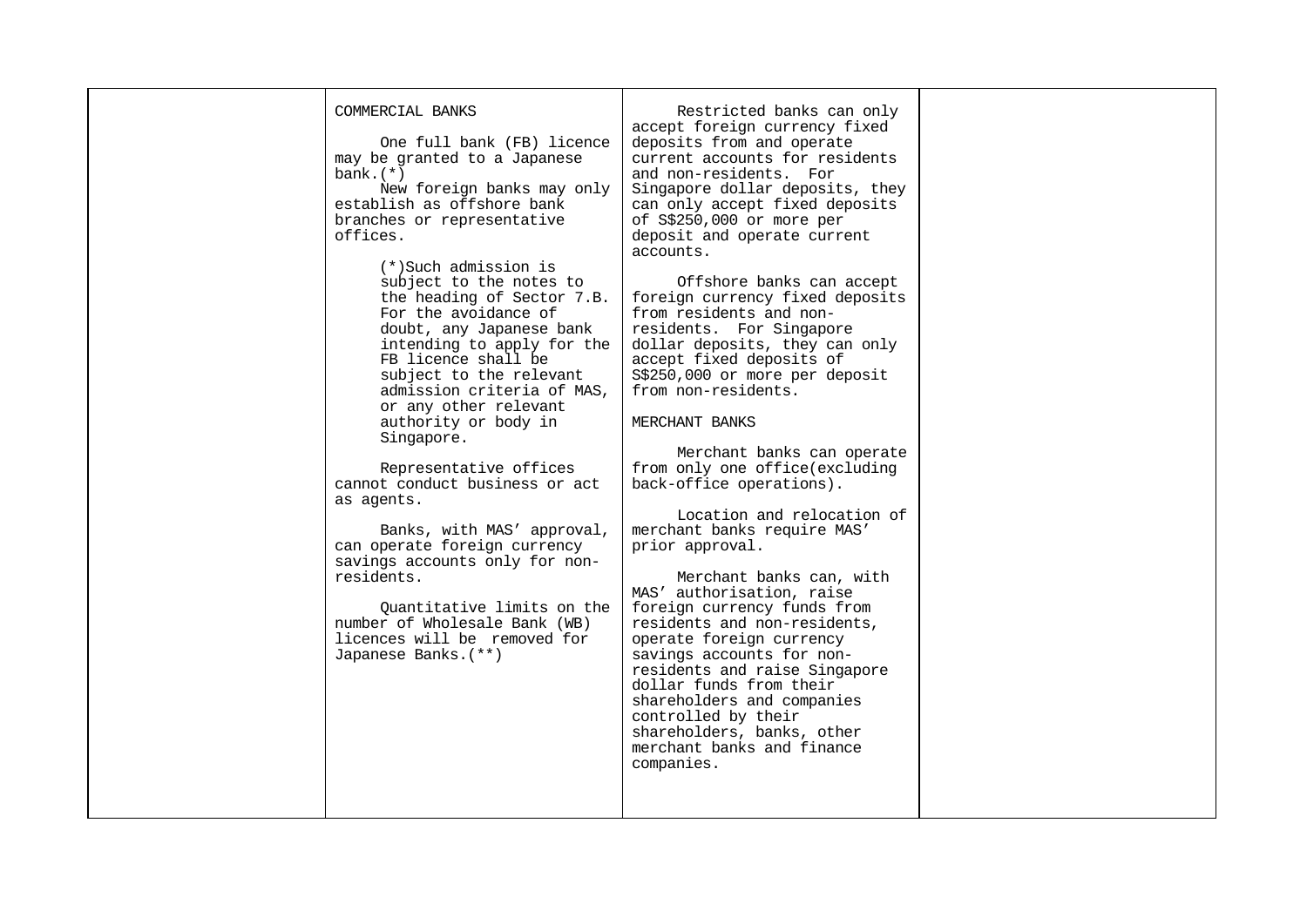| (**)Such admissions are<br>subject to the notes to<br>the heading of Sector 7.B.<br>For the avoidance of<br>doubt, any Japanese bank<br>intending to apply for a<br>WB licence shall be<br>subject to the relevant<br>admission criteria of MAS,<br>or any other relevant<br>authority or body in<br>Singapore.<br>WBs are not permitted to:<br>(a) accept Singapore<br>dollar fixed deposits<br>of less than<br>S\$250,000;<br>(b) offer savings<br>accounts<br>(c) operate interest-<br>bearing Singapore<br>dollar current<br>accounts for natural<br>persons who are<br>Singapore residents;<br>or | FINANCE COMPANIES<br>Location and relocation of<br>finance companies and sub-<br>branches require MAS' prior<br>approval.<br>Foreign-owned finance<br>companies cannot establish off-<br>premise ATMs, ATM networking<br>and new sub-branches. |  |
|--------------------------------------------------------------------------------------------------------------------------------------------------------------------------------------------------------------------------------------------------------------------------------------------------------------------------------------------------------------------------------------------------------------------------------------------------------------------------------------------------------------------------------------------------------------------------------------------------------|------------------------------------------------------------------------------------------------------------------------------------------------------------------------------------------------------------------------------------------------|--|
|                                                                                                                                                                                                                                                                                                                                                                                                                                                                                                                                                                                                        |                                                                                                                                                                                                                                                |  |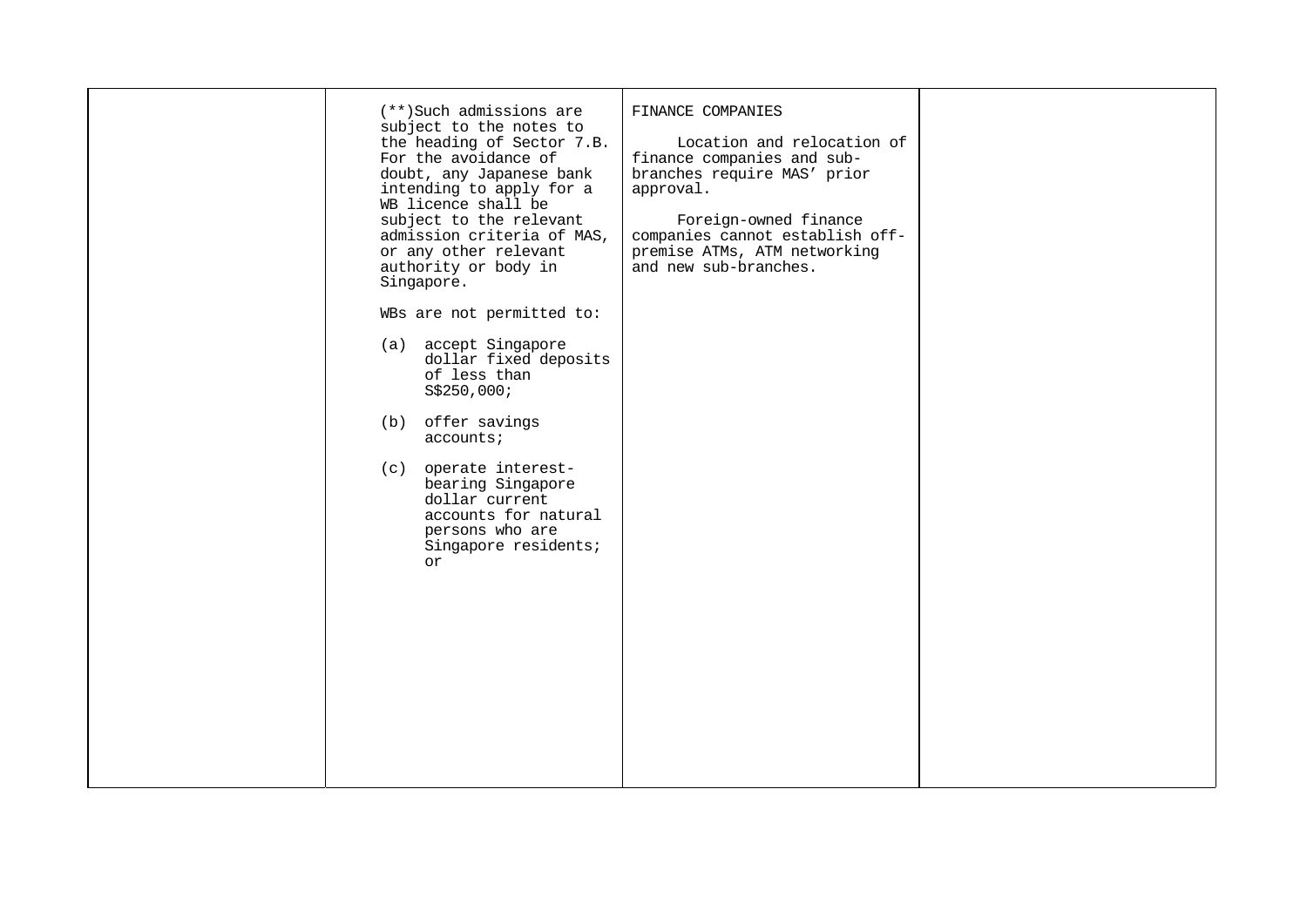|  |  | (d) issue Singapore<br>dollar bonds and<br>negotiable<br>certificates of<br>deposit, unless<br>requirements<br>pertaining to minimum<br>maturity period,<br>minimum denomination<br>or class of investors<br>contained in the<br>Guidelines for<br>Operation of<br>Wholesale Banks<br>issued by MAS and/or<br>its successor body<br>are complied with.<br>A single/related group of<br>foreign shareholders can hold<br>up to 5 per cent of the shares<br>of a bank incorporated in<br>Singapore. MAS' approval is<br>also required for shareholding<br>at the 5 per cent, 12 per cent<br>and 20 per cent threshold<br>limits.<br>In approving applications<br>to exceed the threshold limits,<br>MAS may impose conditions it<br>considers necessary to prevent<br>undue control, protect public<br>interests, and ensure the<br>integrity of the financial<br>system. |  |  |
|--|--|-------------------------------------------------------------------------------------------------------------------------------------------------------------------------------------------------------------------------------------------------------------------------------------------------------------------------------------------------------------------------------------------------------------------------------------------------------------------------------------------------------------------------------------------------------------------------------------------------------------------------------------------------------------------------------------------------------------------------------------------------------------------------------------------------------------------------------------------------------------------------|--|--|
|--|--|-------------------------------------------------------------------------------------------------------------------------------------------------------------------------------------------------------------------------------------------------------------------------------------------------------------------------------------------------------------------------------------------------------------------------------------------------------------------------------------------------------------------------------------------------------------------------------------------------------------------------------------------------------------------------------------------------------------------------------------------------------------------------------------------------------------------------------------------------------------------------|--|--|